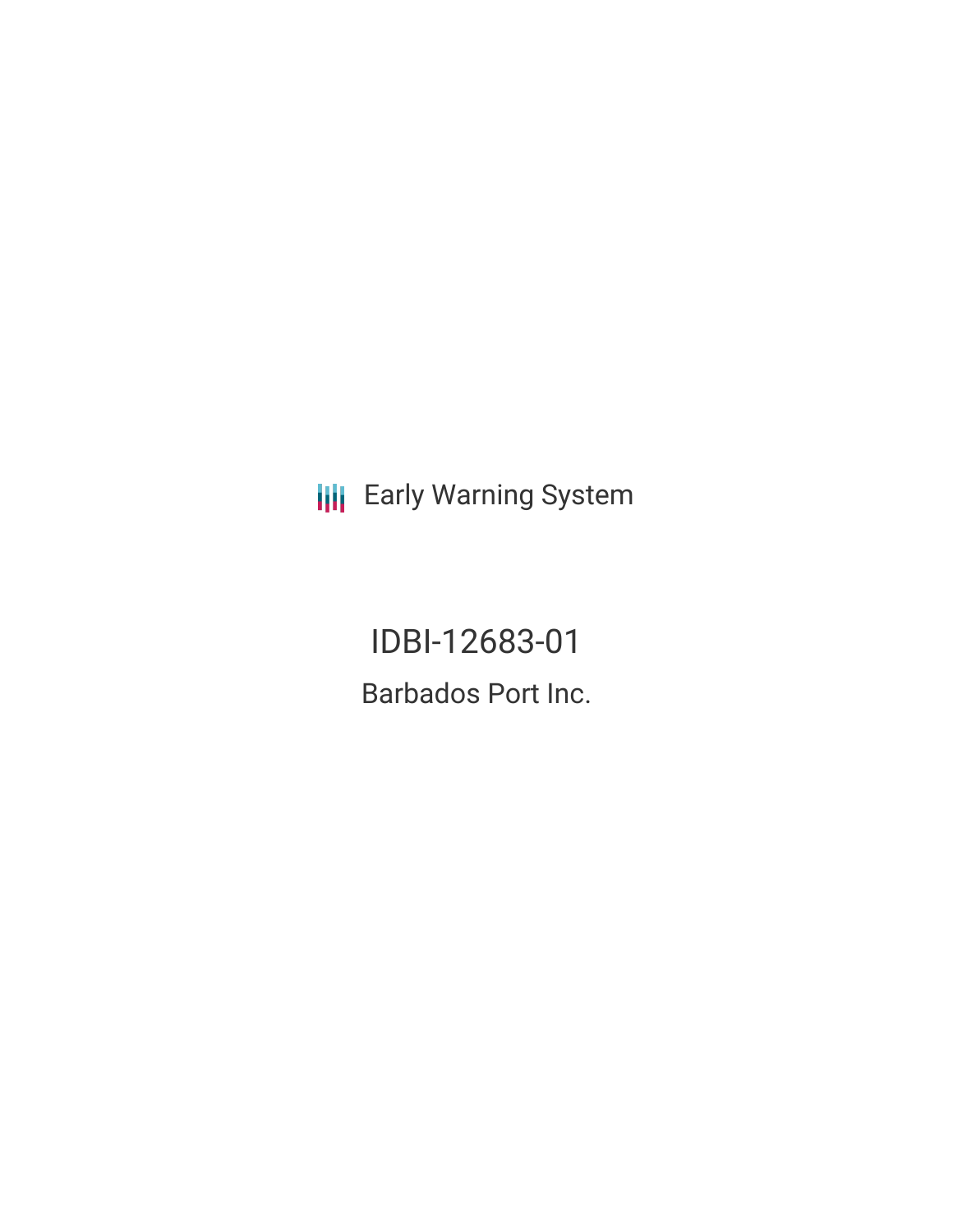# **Quick Facts**

| <b>Countries</b>               | <b>Barbados</b>                 |
|--------------------------------|---------------------------------|
| <b>Financial Institutions</b>  | IDB Invest (IDBI)               |
| <b>Status</b>                  | Approved                        |
| <b>Bank Risk Rating</b>        | B                               |
| <b>Voting Date</b>             | 2020-12-18                      |
| <b>Borrower</b>                | Barbados Port Inc.              |
| <b>Sectors</b>                 | Climate and Environment, Energy |
| <b>Investment Type(s)</b>      | Loan                            |
| <b>Investment Amount (USD)</b> | $$30.00$ million                |
| <b>Loan Amount (USD)</b>       | \$25.00 million                 |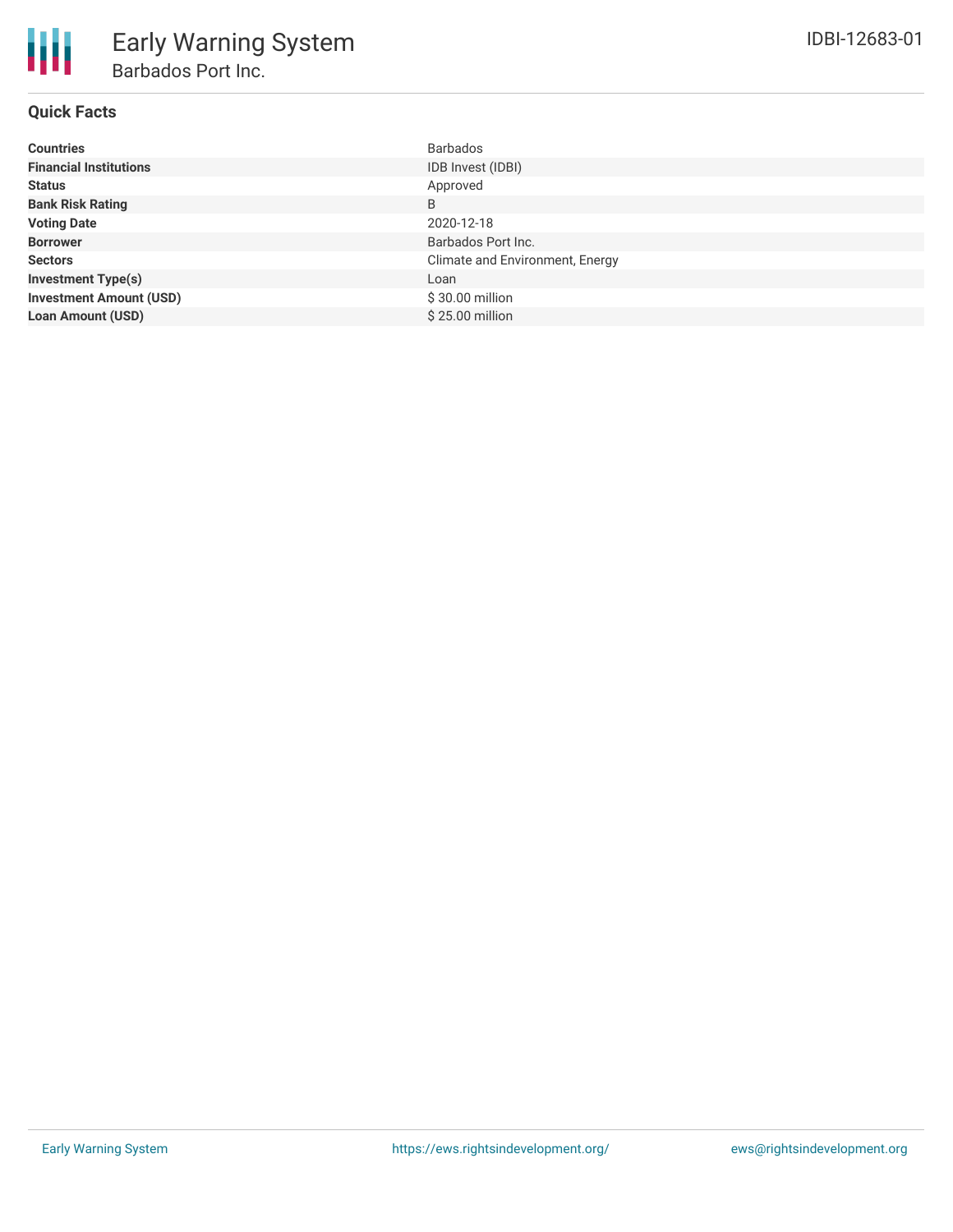

# **Project Description**

The Port of Bridgetown Barbados ("BPI", the "Port" or the "Company") is a combined facility which operates two functions through one port of entry: cruise tourism and cargo operations. BPI, a state-owned entity, is planning to build a waste-toenergy ("WTE") system consisting of an incinerator and an organic or Steam Rankine Cycle turbine to manage waste produced from cruise ships and port operations and to produce energy through the conversion of thermal to electrical energy. The Company is also planning to install an additional 500 kW of rooftop solar photovoltaic ("PV") system to double the generation capacity of its existing 500 kW system. These proposed activities are all known as the "Project".

The scope of IDB Invest's environmental and social ("E&S") review included online meetings and phone calls with: i) BPI's team (BPI's management and technical specialists); ii) a service provider (garbage disposal company); and iii) Hatch Ltd. ("Hatch"), a third-party technical engineering firm hired by IDB Invest to support BPI in identifying feasible WTE technologies.1 The review focused on: i) BPI's corporate, environmental, social, and occupational health and safety management procedures and policies; and ii) a feasibility study for WTE and solar PV facilities developed by Hatch.

The environmental and social due diligence ("ESDD") process took place in July 2020 and was conducted in a virtual form due to the COVID-19 pandemic's traveling restrictions.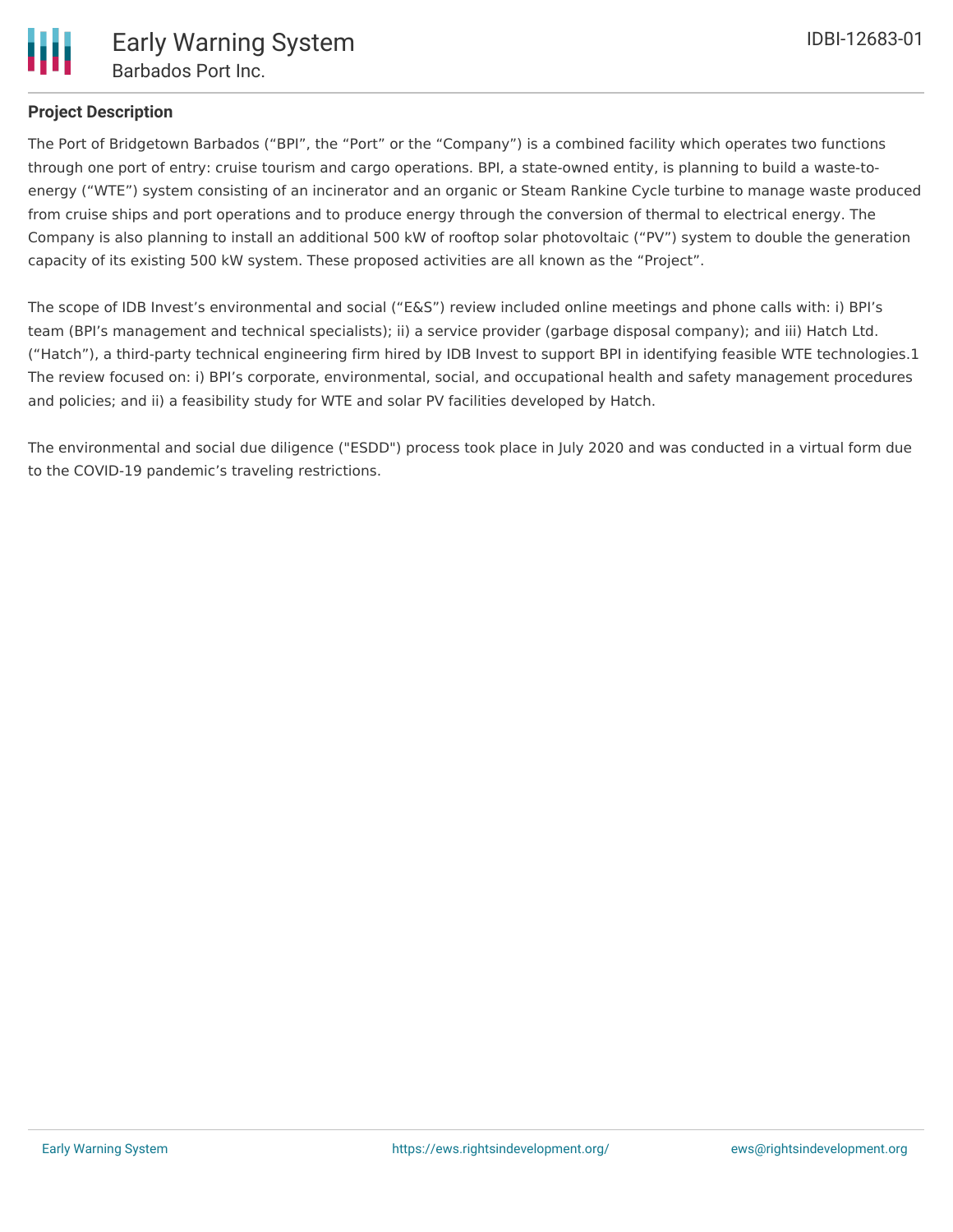# **People Affected By This Project**

[]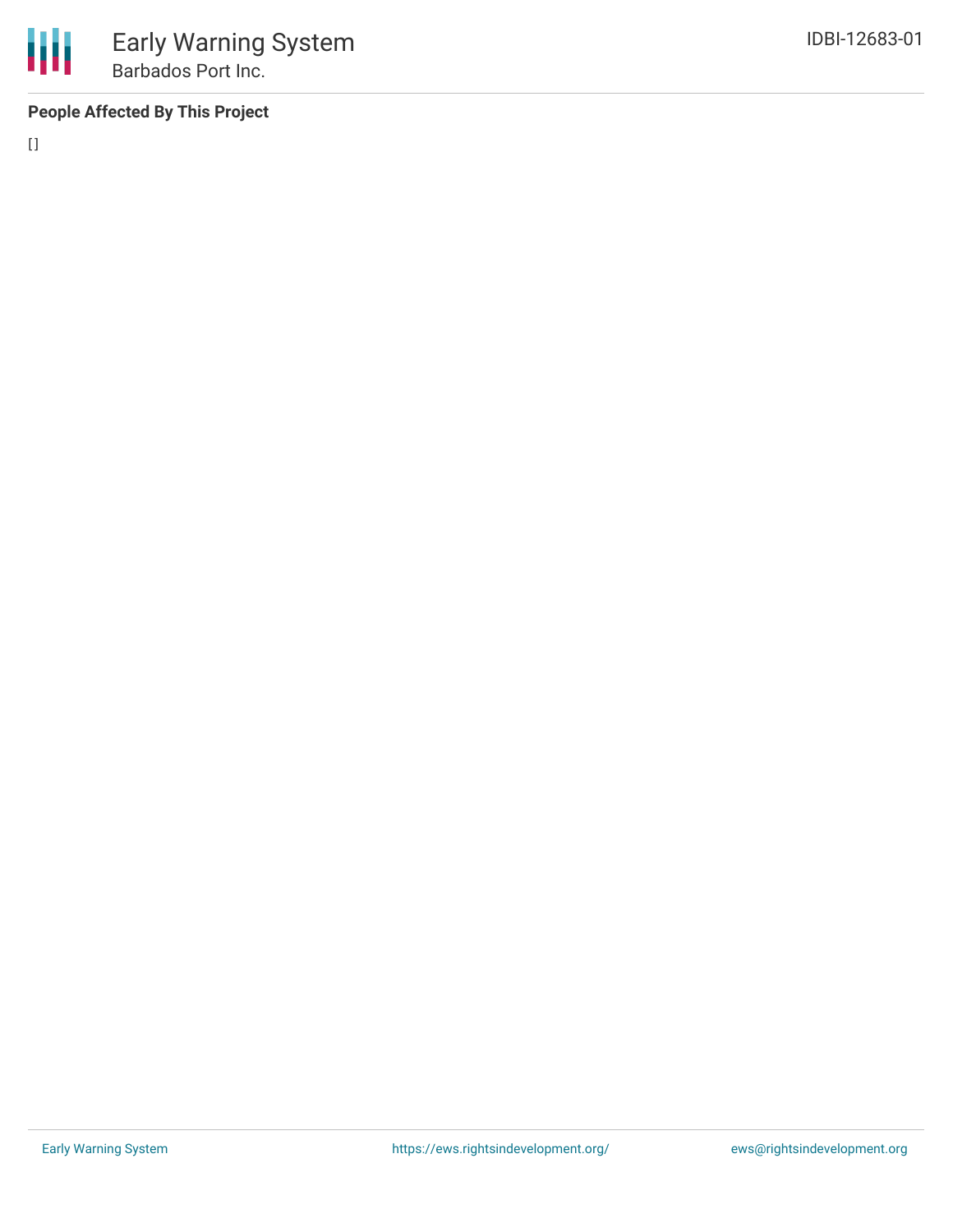# **Investment Description**

• IDB Invest (IDBI)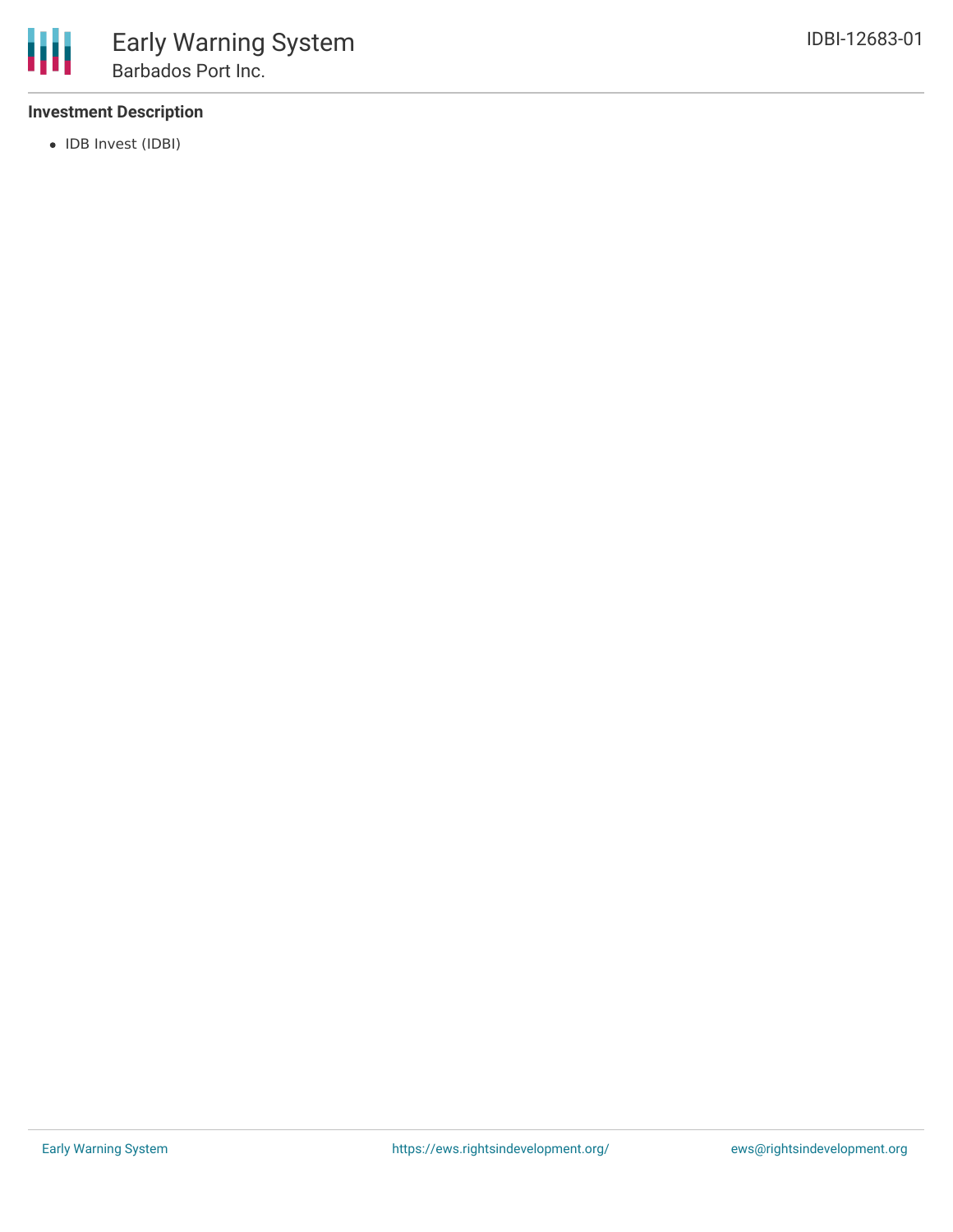

# Early Warning System Barbados Port Inc.

| <b>Private Actor 1</b>   | <b>Private Actor</b><br>1 Role | <b>Private Actor</b><br>Sector | <b>Relation</b> | <b>Private Actor 2</b> | <b>Private Actor</b><br>2 Role | <b>Private Actor</b><br>2 Sector |
|--------------------------|--------------------------------|--------------------------------|-----------------|------------------------|--------------------------------|----------------------------------|
| $\overline{\phantom{0}}$ | $\sim$                         | $\overline{\phantom{a}}$       |                 | Barbados Port Inc.     | Investor                       |                                  |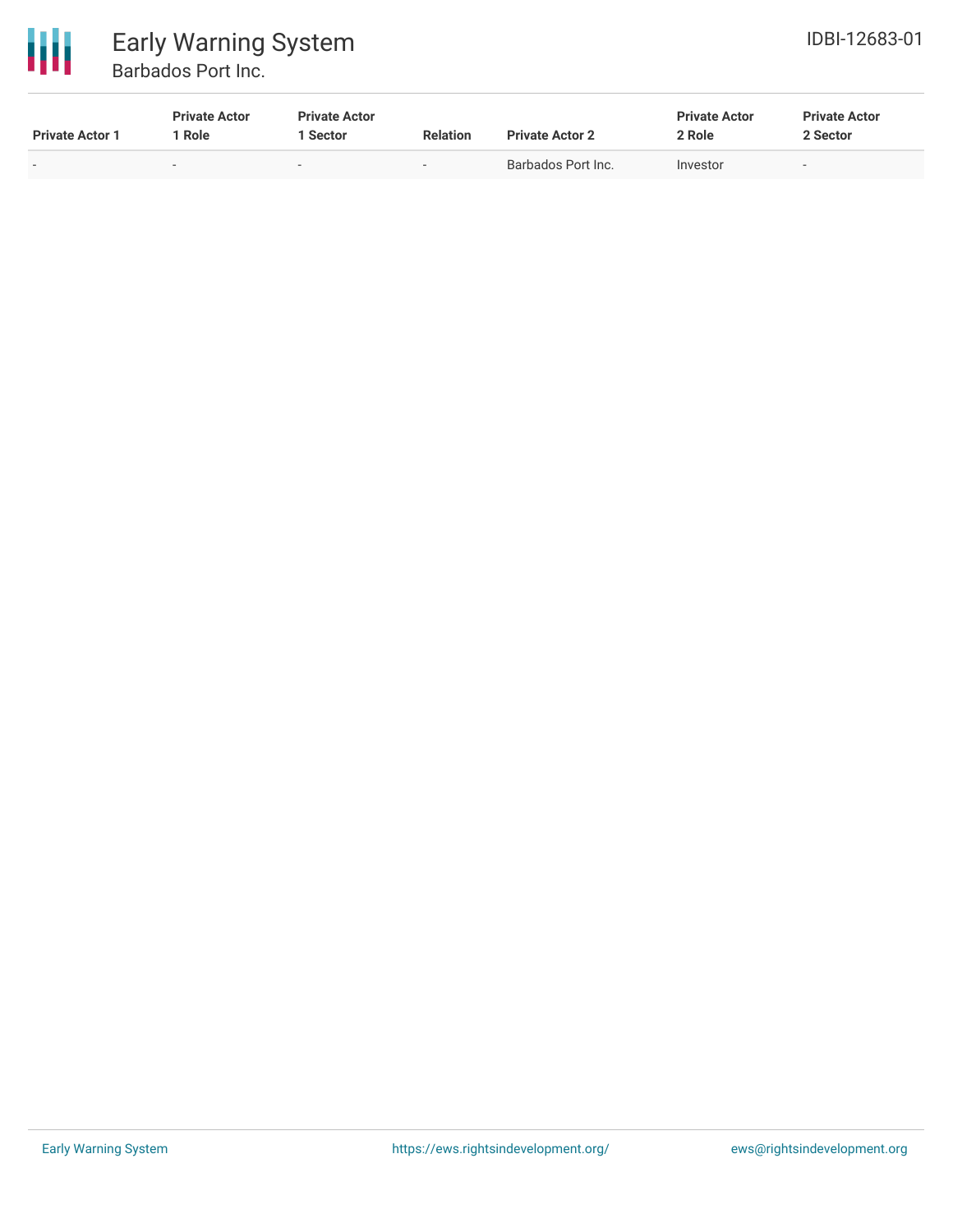

# **Contact Information**

For Project inquiries please contact the Client:

Barbados Port Inc. Name: Karen Forde Title: Chief Financial Officer & Corporate Secretary Phone: (246) 434-6100 Email: kforde@barbadosport.com

#### ACCESS TO INFORMATION

You can submit a request for information disclosure at: https://www.iadb.org/en/access-information/information-request

### ACCOUNTABILITY MECHANISM OF IDB / IDB INVEST

The Independent Consultation and Investigation Mechanism (MICI) is the independent complaint mechanism and fact-finding body for people who have been or are likely to be adversely affected by an Inter-American Development Bank (IDB) or Inter-American Investment Corporation (IDB Invest)-funded project. If you submit a complaint to MICI, they may assist you in addressing the problems you raised through a dispute-resolution process with those implementing the project and/or through an investigation to assess whether the IDB or IDB Invest is following its own policies for preventing or mitigating harm to people or the environment. You can submit a complaint by sending an email to MICI@iadb.org. You can learn more about the MICI and how to file a complaint at http://www.iadb.org/en/mici/mici,1752.html (in English) or http://www.iadb.org/es/mici/mici,1752.html (Spanish).